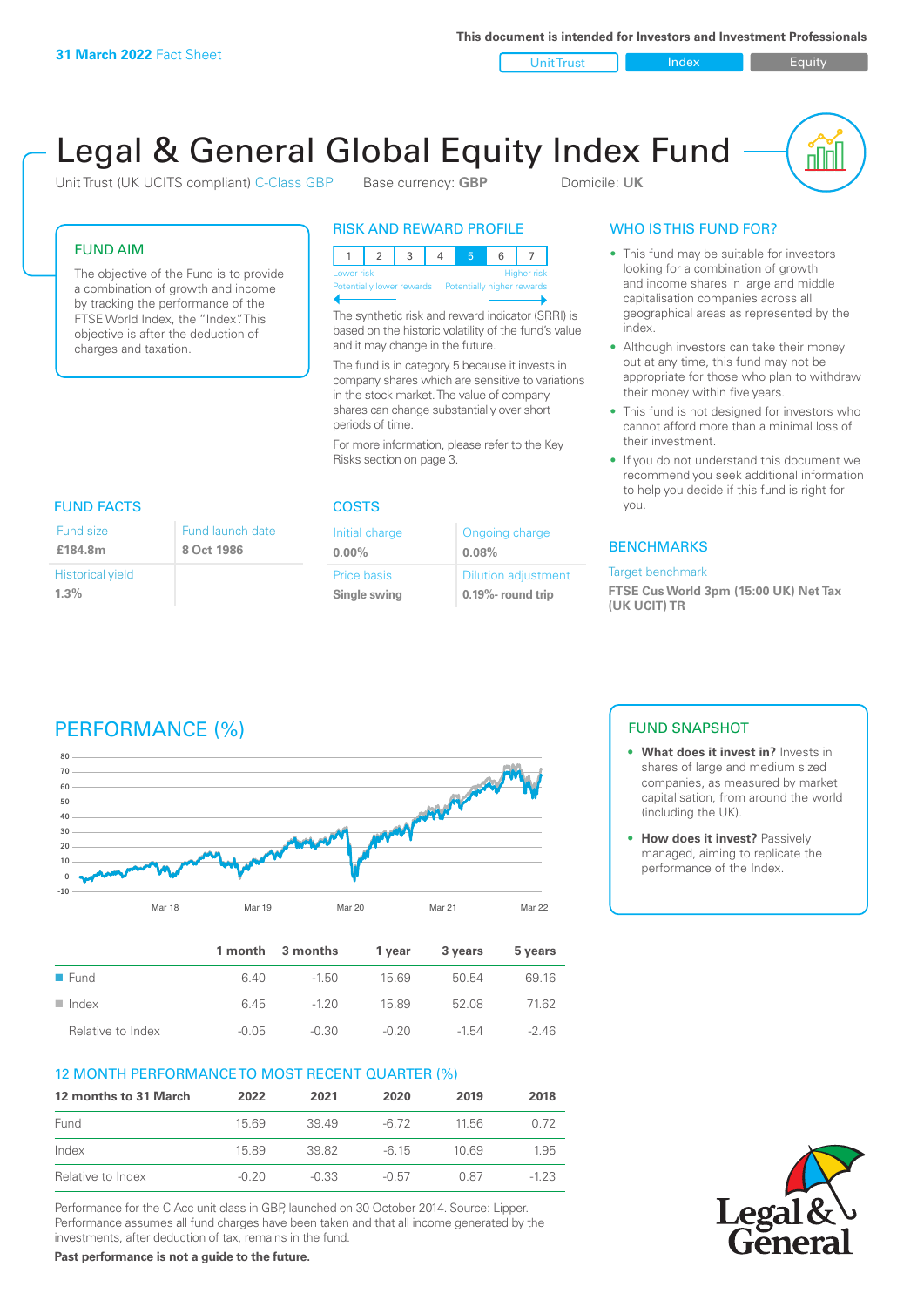# Legal & General Global Equity Index Fund

Unit Trust (UK UCITS compliant) C-Class GBP

## PORTFOLIO BREAKDOWN

All data sources are a combination of LGIM and the Fund Accountant unless otherwise stated. Totals may not sum to due to rounding. In order to minimise transaction costs, the Fund will not always own all the assets that constitute the index and on occasion it will own assets that are not in the index. The number of fund holdings can also differ from the index due to corporate events and proxy holdings.



#### SECTOR (%)

| ■ Technology               | 23.3 |
|----------------------------|------|
| Consumer Discretionary     | 14.2 |
| $\blacksquare$ Financials  | 140  |
| $\blacksquare$ Industrials | 12.9 |
| $\blacksquare$ Health Care | 12.0 |
| ■ Consumer Staples         | 6.1  |
| <b>Energy</b>              | 44   |
| <b>Basic Materials</b>     | 4.1  |
| ■ Telecommunications       | 3.1  |
| $\blacksquare$ Utilities   | 3.0  |
| ■ Real Estate              | 2.9  |
|                            |      |

#### COUNTRY (%)

|   | <b>United States</b> | 64.3 |  |
|---|----------------------|------|--|
|   | Japan                | 6.5  |  |
| 4 | United Kingdom       | 4.2  |  |
|   | Canada               | 3.0  |  |
|   | France               | 2.8  |  |
| O | Switzerland          | 2.6  |  |
|   | Australia            | 2.3  |  |
|   | Germany              | 2.2  |  |
|   | Taiwan               | 1.9  |  |
|   | : Other              | 10.2 |  |
|   |                      |      |  |



#### MARKET CAPITALISATION (%) TOP 10 HOLDINGS (%)

| $\blacksquare$ Large | 81.7 |
|----------------------|------|
| $\blacksquare$ Mid   | 18.4 |

■ Top 10 holdings 17.8% Rest of portfolio 82.3% No. of holdings in fund 2,463 No. of holdings in index 2,672

| 43                                        |
|-------------------------------------------|
| 3.7                                       |
| 2.3                                       |
| 14                                        |
| 14                                        |
| 12                                        |
| 11                                        |
| 0 S                                       |
| 0.8                                       |
| Taiwan Semiconductor Manufacturing Co 0.8 |
|                                           |



The Index Fund Management team comprises 25 fund managers, supported by two analysts. Management oversight is provided by the Global Head of Index Funds. The team has average industry experience of 15 years, of which seven years has been at LGIM, and is focused on achieving the equally important objectives of close tracking and maximising returns.